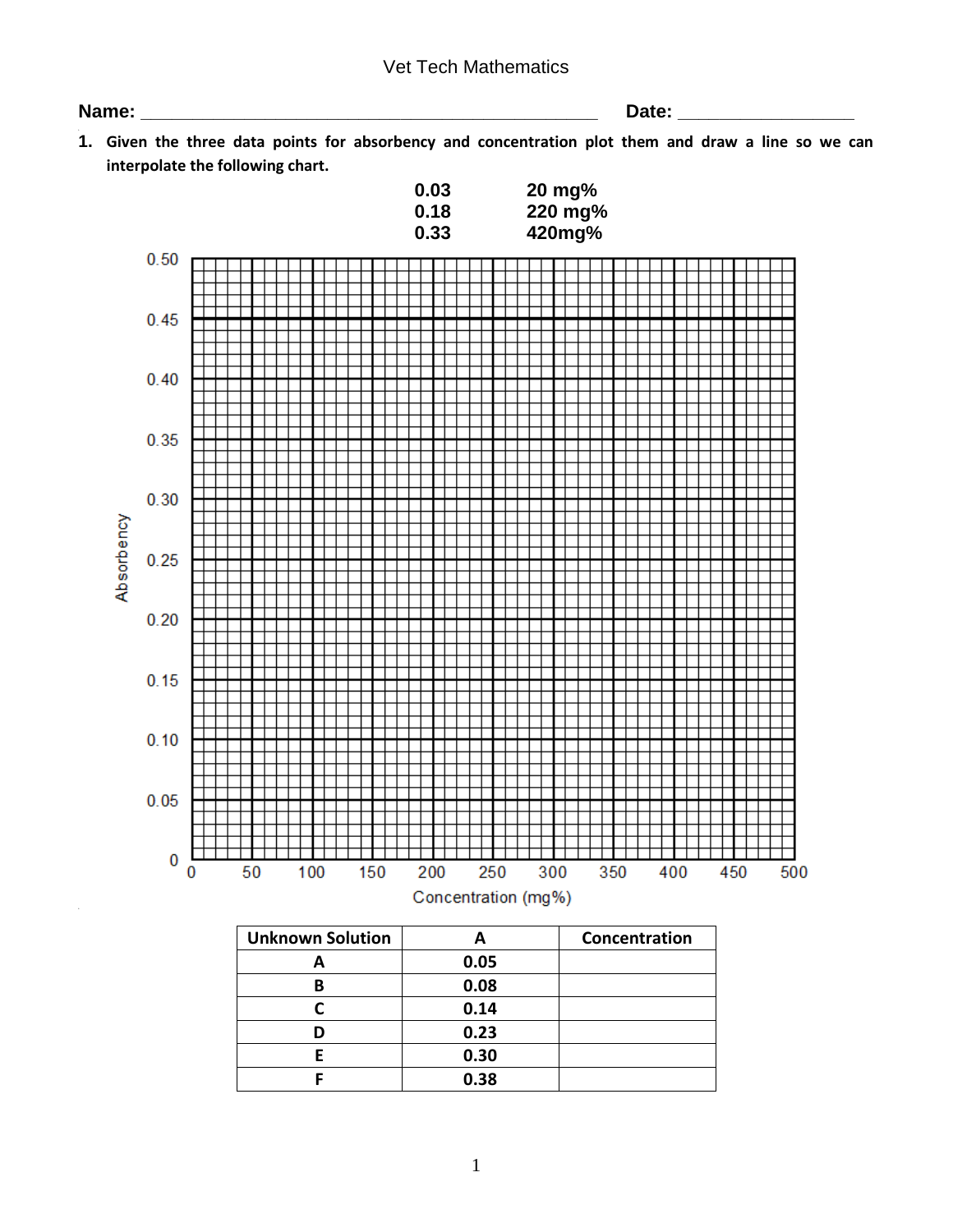# Vet Tech Mathematics

**2. Calculate the following for 9.5% percent dehydration and plot four points for the patient's weight and drips per minute on the chart by drawing two sloped lines between the points.**



**3. Determine the drips per minute for the following patients weighing between 5 and 100 pounds. Find the patient's weight and go vertically to the sloped line representing the percent of dehydration. Record the drips per minute from the horizontal line.**

| <b>Patient's Weight</b> | % Dehydration | <b>Drips per Minute</b> |
|-------------------------|---------------|-------------------------|
| $15$ lbs                | 9.5%          |                         |
| 35 lbs                  | 9.5%          |                         |
| 75 lbs                  | 9.5%          |                         |